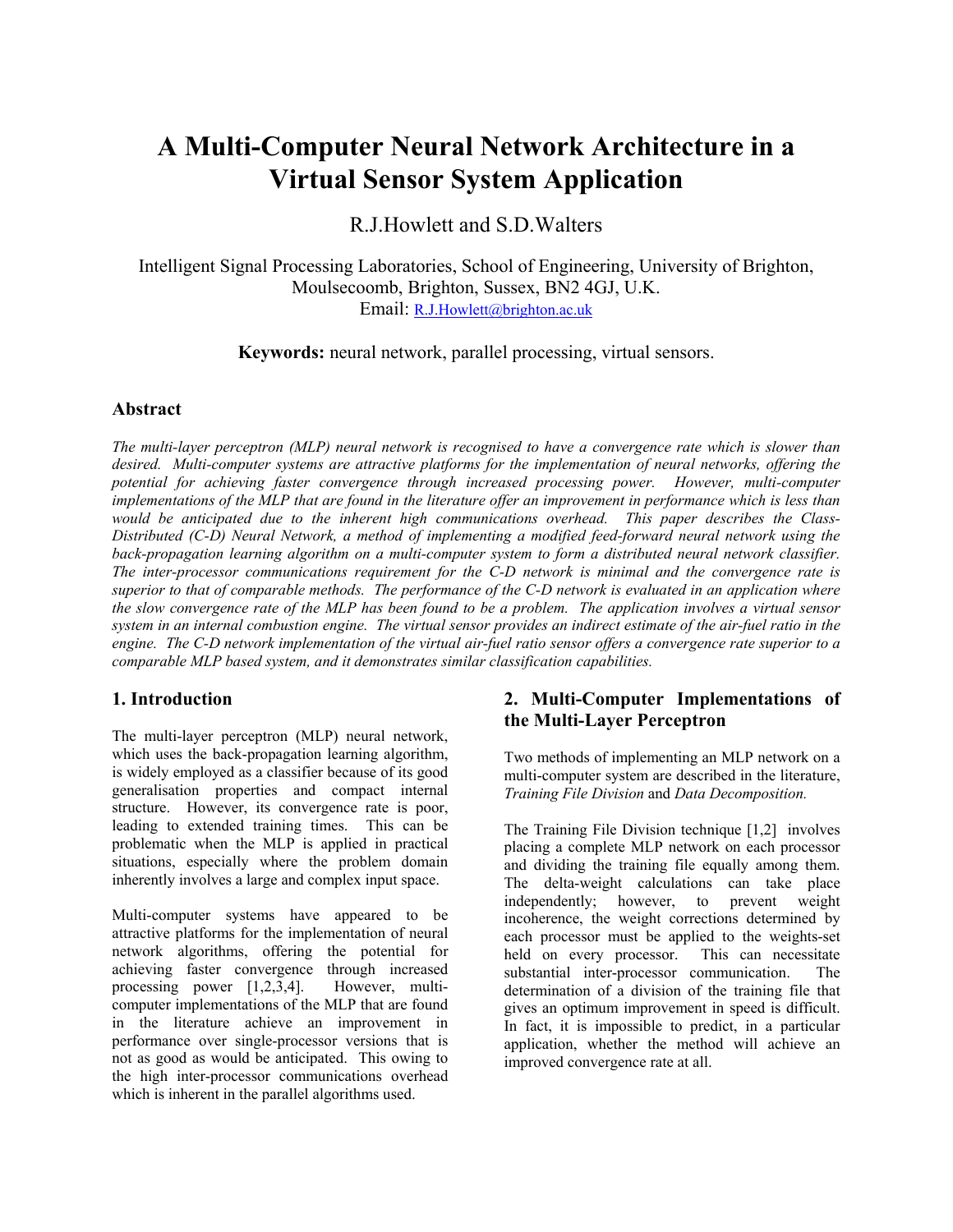The Data Decomposition procedure, which is more commonly found in the literature [3,4], is to divide the neural network itself and place a portion of it on each processor. Neurons from the input-layer, hidden-layer and output-layer are equally divided and placed on each processor. The weights associated with the neurons which make up the network and the input and output vectors are distributed among the processors. These values form the data of the neural network program and as this data has been distributed or decomposed among the processors the method is an example of data-decomposition. The backpropagation algorithm is carried out on each processor in parallel, updating the weights on that processor. However, much of the data, for example output and weight values, is required globally and must be distributed to all the processors after each iteration. This represents a considerable communications overhead which is inevitable with this method. Consequently, the effects of communications saturation are apparent even with small numbers of processors and an improvement in speed is obtained which is less than optimum.

Different interconnection networks and topologies can be employed, however, it has been shown that the selection of the processor network topology does not strongly influence the communications overhead [4]. The effects of saturation are less discernible with larger networks because the communications overhead is lower in comparison with the computational load; smaller networks do not scale well [3].

Thus, the data-decomposition procedure leads to a requirement for a high communications bandwidth which low-cost platforms are unable to satisfy. The experimental work described in the next section of the paper illustrates this.

# **3. Experimental Evaluation of the Data-Decomposition Method**

An MLP neural network was implemented using a multi-computer system that could be configured to use 1, 2, 4 or 8 processors. The Inmos (SGS-Thomson) Transputer, that has featured in the literature as a low-cost platform for concurrent algorithm development [5], was used to execute the distributed network. A network having 50 inputs and 8 outputs was used and experiments were conducted using various numbers of neurons in the hidden layer. Figure 1 shows graphs of time per training iteration for 8, 16, 24 and 48 hidden nodes. The graphs indicate that as the number of processors is increased, there is progressively less improvement obtained in terms of reduction in iteration time. This is because the communication overhead increases with the number of processors.

Figure 2 shows the results displayed in a different way. The performance of a multi-computer system is often expressed in terms of the *speed-up*, the ratio between the speed of a multi-computer system and that of a single processor, where both perform the same task.

Thus,

where

 $t_s$  = time taken by a single processor  $t_p$  = time taken by multi-computer system

*speed-up* =  $t_s / t_p$  (1)

with the same algorithm under execution in both cases. In a system where the time taken for communication between the processors was zero, the speed-up value would be equal to the number of processors.

Figure 2 shows that the speed-up obtained for a given number of processors is greater for the larger network (the network with the greater number of hidden neurons). In the case of the smallest network, that which has eight hidden neurons, there is a reduction in speed-up (rather than an increase) when the number of processors is increased from four to eight.

It is acknowledged that the Transputer is an elderly processor. Multiple-Transputer systems still form useful platforms for algorithm development, however, the Transputer is unlikely to be used in new practical applications. The more recent Texas digital signal processor (DSP) devices are similarly attractive as low-cost parallel processing platforms, being equipped with between four and six high speed communications links which facilitate connection into processor arrays. The TMS320C40 has a peak MFLOP rate which is higher than that of the Transputer (80MFLOPS for a TMS320C40 with a 60MHz clock compared with 4.3 MFLOPS for a 30MHz IMST805) [6,7]. However, the communications bandwidth has not increased in proportion (28Mbyte/s for the TMS320C40 and 2.4Mbyte/s for the IMST805). Thus, the onset of communications saturation would be expected to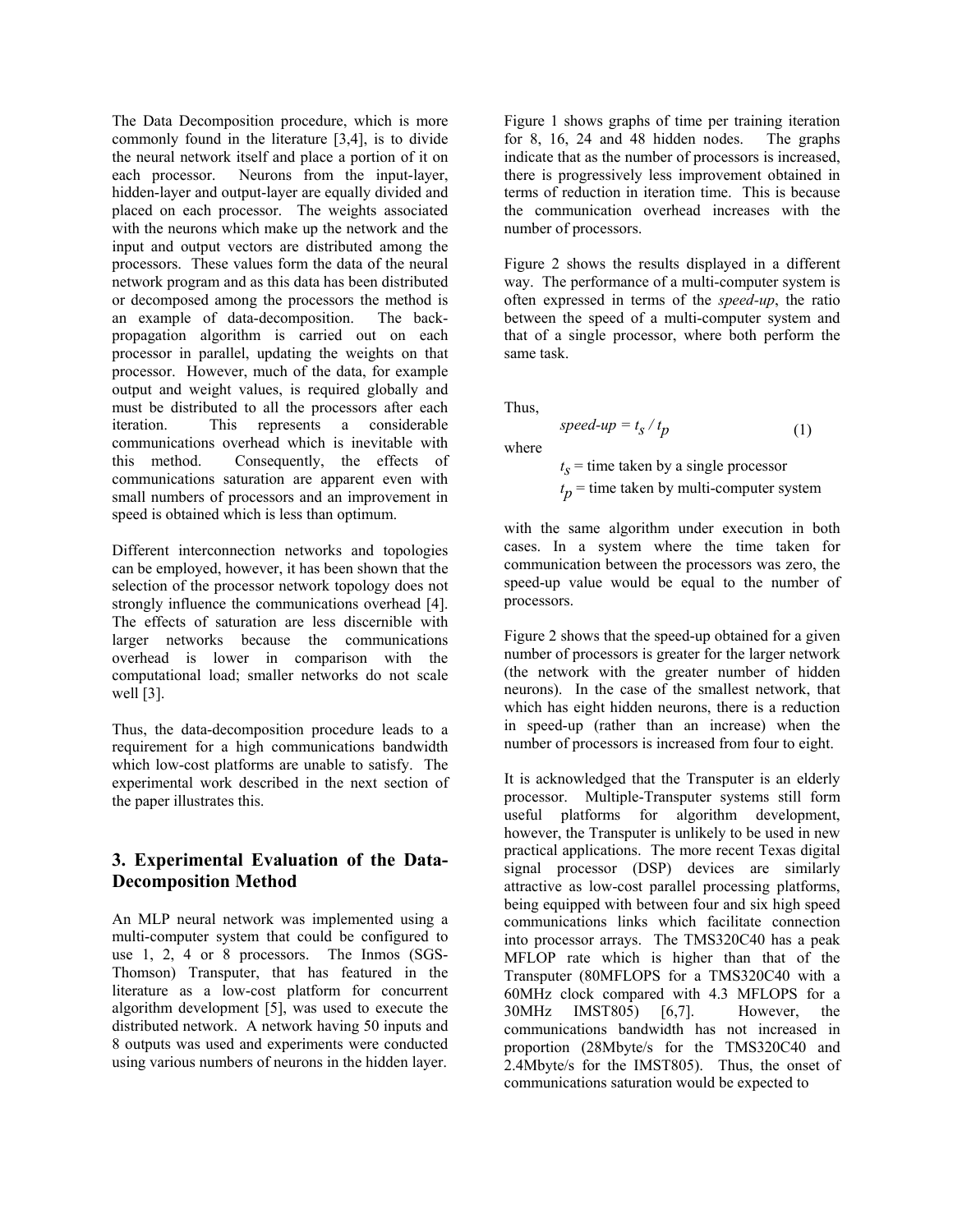occur even earlier with these newer devices. Lowcost parallel processing systems can also be constructed from single-card PC-compatible processing modules which use the Intel Pentium II or III processor. Modules with clock speeds of several hundred MHz are available at modest cost, however, the inter-processor communications channels that are available have only a very restricted bandwidth.



Figure 1: Training time per iteration for Data-Decomposed MLP : 8, 16, 24  $&$  48 hidden nodes



Figure 2: Speed-up factor for Data-Decomposed MLP : 8,16,24 & 48 hidden nodes

Neural network training algorithms which efficiently utilise the available low-cost platforms must make small demands on the inter-processor communications bandwidth. Data decomposition methods do not achieve this and so other algorithms are required that are characterised by an inherently low communications requirement.

## **4. The Class-Distributed Neural Network**

The Class-Distributed (C-D) neural network is a fastlearning pattern-classifier based on a modified backpropagation gradient-descent algorithm efficiently executing on a distributed architecture. The interprocessor communications requirement for this new network is minimal, making efficient execution possible on low-cost parallel processing systems that have a restricted communications bandwidth [8].



Figure 3 The Class-Distributed Neural Network Architecture

The C-D neural network architecture is illustrated in Figure 3. The input layer consists of buffer neurons, which may perform scaling and distributes copies of the input vectors to the class discriminators in the category layer. The output layer implements a simple winner-takes-all paradigm during recall. The classdiscriminators in the category layer function as complex feature detectors, assigning input patterns to a class. The class-discriminators are used as the basis for dividing the functional capabilities of the network among the processors of the multi-computer system. Thus, the network is decomposed by class and for this reason it is termed a *Class-Distributed* network.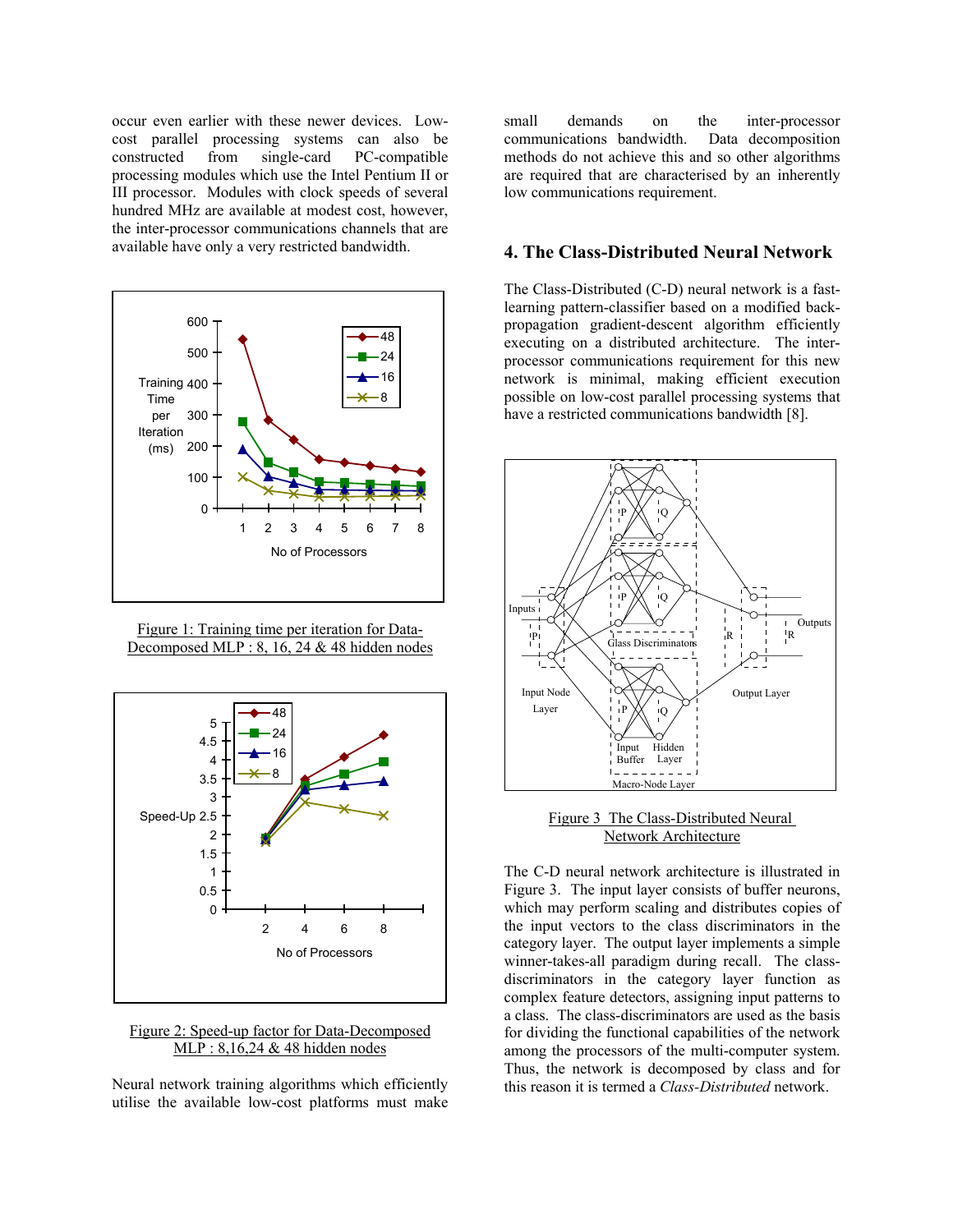The input node layer passes a *p*-dimensional feature vector *x*, which is to be assigned to one of *r* different classes, to the category layer. The classdiscriminators in the category layer are macro-nodes, each consisting of a feed-forward network having an input buffer, a hidden layer of active (weightcarrying) neurons, and a single active output neuron. Let there be a training file  $F = \{S_1 \cup S_2 \cup ... \cup S_r\}$  where  $S_j$  is a subset of *F* containing all training vectors belonging to class *j*. During the training phase the macro-nodes perform total gradient descent independently in parallel, each concurrently executing a modified cumulative back-propagation algorithm. Each macro-node receives the same input vector during each delta-weight calculation, but a different element of the desired output vector. Each macro-node trains towards a different convergence criterion; for example, at the termination of the learning phase, the output of the  $j_{th}$  class discriminator is  $y_i \geq 1 - T_c \forall x_n \in S_i$  and  $y_i \leq T_c \ \forall \ x_m \in S_i \ (i = 1, \dots r) \ i \neq j \ \text{where} \quad T_c \ \text{is} \ a$ convergence threshold.

During recall the same input vector is applied to all the macro-node input buffers, via the input layer. The forward pass calculations are performed and the output value of each macro-node is passed to the output layer. The output of only one macro-node becomes active, that macro-node being the one associated with the input pattern. The winner-takesall layer arbitrates between the output values of the macro-nodes.

Each macro-node in the category layer forms a sufficiently complex functional block to make it viable as a discrete software process or task. The C-D network is executed on a multi-computer platform by implementing each class-discriminator as a process and distributing these processes among the processors. The distribution of processes need not be the same during training and recall. The computational requirements of training will often demand that each class-discriminator be allocated its own processor. However, during recall, the application could be sufficiently undemanding for a high enough categorisation rate to be achieved by all class-discriminators executing on a single processor.

The inter-processor communications requirement consists merely of the distribution of the training vectors and collation of the output values. As this is negligible, wide communications bandwidth is not required and the choice of inter-connection topology does not influence performance.

The software design of the C-D network adheres to the requirements of modern structured software design methodologies more closely than the datadecomposition approach. The network is effectively object-oriented, achieving functional-encapsulation and data-encapsulation and so obeying the principles of these methodologies. The C-D network exhibits benefits not apparent with the data-decomposed back-propagation method, for example, high logical cohesion, low algorithmic complexity leading to ease of verification and validation, and good maintainability properties. facilitated because each class-discriminator can be coded, verified and validated independently. The program may be coded and tested on a single processor, and this code may then be duplicated with only minor modifications and placed on the multiprocessor nodes.

# **5. A Neural Network Virtual Sensor**

Two of the most important considerations in the area of motor-vehicle engine design are fuel economy and the reduction of harmful exhaust emissions. Europe, the United States, and much of the rest of the world, has legislative controls which govern the permissible levels of pollutants in the exhaust of Internal Combustion (IC) engines [9]. Maintaining these standards in current engines demands strict control of operational parameters using microprocessor-based Engine Management Systems (EMS). A parameter that is of considerable importance in determining the operating point of the engine, its output power and emission levels, is the air-fuel ratio (AFR). The airfuel ratio is often defined in terms of the *excess air factor*, or *lambda* ratio:-

$$
lambda = AFR / AFR_{st}
$$
 (1)

where and

*AFR* = the current air fuel ratio

$$
AFR_{st} =
$$
the *stoichiometric* air fuel ratio

Lambda is defined such that a lambda-ratio of unity corresponds to an air-fuel ratio of approximately 14.7:1 at normal temperature and pressure, when the fuel is petrol or gasoline. This is termed the fuel is petrol or gasoline. *stoichiometric ratio*, and corresponds to the proportions by mass of air and fuel that are required for complete combustion. A greater proportion of fuel gives a lambda-ratio of less than unity, termed a *rich* mixture, while a greater proportion of air gives a lambda-ratio of greater than unity, termed a *weak* or *lean* mixture. Maximum power is obtained when the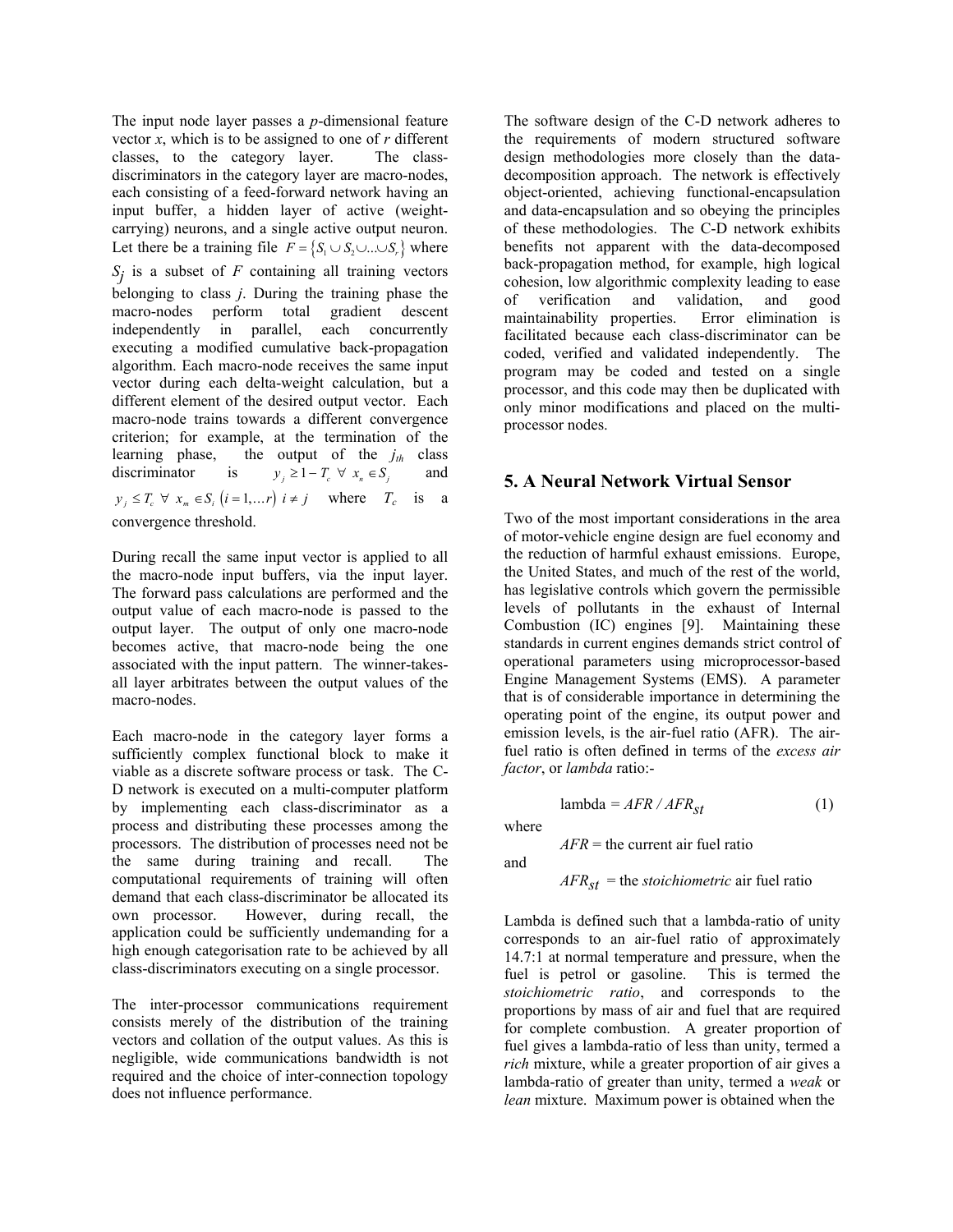lambda-ratio is approximately 0.9 and minimum fuel consumption occurs when the lambda-ratio is approximately 1.1.

Current vehicles reduce emission levels to within legislative limits by converting the exhaust gases into less toxic products using three-way catalytic converters. For optimum effect, three-way catalytic converters require that the lambda-ratio is closely maintained at stoichiometric (unity).In modern engines, a *lambda-sensor,* mounted in the exhaust stream, determines whether the lambda is above or below unity from the amount of oxygen present. The EMS uses this to adjust the fuel pulse width to keep the lambda-ratio approximately at unity. Power units currently under development, for example the gasoline direct injection (GDI) engine, may involve operation in lean-of-stoichiometric regions of the characteristics of the engine. Precise control of the air-fuel ratio is of considerable importance here also.

The lambda-sensor that is installed in most production vehicles has a steep voltage-lambda characteristic. It is used to indicate whether the value of lambda is above or below unity, but it is unable to provide an accurate analogue measurement of air-fuel ratio. Accurate measurements can be made using what are referred to as *wideband* lambda-sensors, but these are generally too expensive for use in production engines. The hardware lambda sensor represents an undesirable cost burden, and its elimination, or replacement by a lower-cost technique, would be advantageous.

The C-D network was evaluated as part of a *virtual sensor* system which estimated the lambda-ratio using a technique known as Spark Voltage Characterisation (SVC). The SVC method involves the analysis of the time-varying voltage that appears across the spark-plug, due to the ignition system, for monitoring combustion phenomena in the cylinder, and estimating quantities such as the lambda-ratio [10, 11, 12]. The SVC method exhibits a number of advantages over the conventional lambda sensor: the hardware sensor is not required, providing a cost saving, and it has the potential for wideband lambda measurement.



Figure 4: Typical spark-plug voltage waveform

Figure 4 shows the spark-plug voltage waveform obtained from a typical motor-vehicle engine ignition system. The spark-plug voltage waveform possesses a number of predictable phases. As the high-voltage pulse is generated by the ignition-system, the voltage across the spark-gap rises to between approximately six and 22 kV, before breakdown occurs. Breakdown is accompanied by a decrease in voltage, giving a characteristic voltage spike of approximately 10µs in duration. This is followed by a glow-discharge region of a few milliseconds duration, that appears as the tail of the waveform.

Changes in the value of the lambda-ratio would be expected to influence both the maximum value of the breakdown voltage and the time-varying voltage characteristic of the arc and glow discharge phases. A formal relationship between the value of lambda-ratio and the instantaneous voltage at any particular point on the spark-voltage characteristic, and the other variables, is not easy to formulate and may not exist. However, theoretical analysis predicts a possible correlation between the vector formed by periodic sampling of the voltage at the spark-plug over the spark time, termed the *spark-voltage vector*, and the lambda-ratio. With suitable pre-processing and training, a neural-network is a suitable tool for estimating the lambda-ratio by associating it with the spark voltage vector.

A problem that is encountered when an MLP neural network is used to carry out SVC analysis is that a large amount of training data is necessary. The consequence of this is a convergence time during training which can be impractically long [10, 11]. Neural network algorithms that naturally converge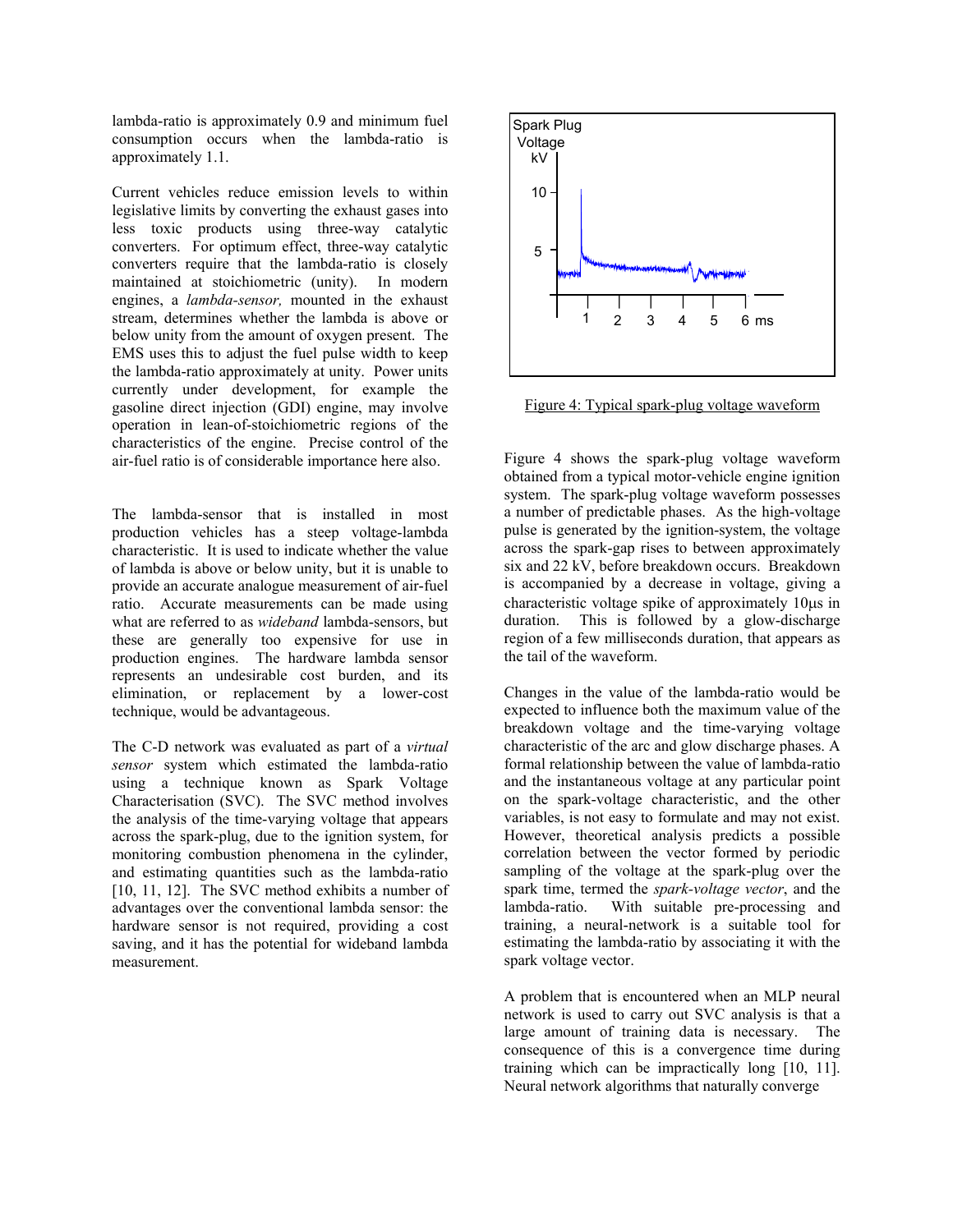more rapidly than the monolithic MLP would offer advantages in this context.

# **6. Experimental Evaluation of the C-D Neural Network**

Experiments are described here where the aim was to compare the convergence time and accuracy of the C-D network with that of a monolithic MLP. A practical application domain was used for the comparison, namely, an air-fuel ratio virtual sensor using the SVC method.

The experimental work was conducted using a singlecylinder 98.2cc capacity four-stroke engine. The time varying voltage at the spark plug was recorded for values of lambda-ratio of stoichiometric and stoichiometric ±10% at a fixed value of engine speed and load torque.

Training files were constructed from 250 spark voltage records corresponding to each lambda value, pre-processed and compressed into 12-element input vectors each associated with a 3-element output vector. The fuel pulse width and dynamometer were adjusted to give an engine speed and a lambda-ratio of the desired values. Instantaneous spark-voltage vectors of the form  $V_n = (v_1, v_2..v_p)$  were created by recording the voltage at the spark-plug at measured intervals of time. A more detailed description of the data-capture system is published elsewhere [12]. Each spark-voltage vector was associated with a desired-output vector,  $D_r = (0,0,1)$ ,  $D_c = (0,1,0)$  and  $D_w = (1,0,0)$ , depending on whether the lambdavalue, measured by the exhaust gas analyser, was rich, correct or weak, respectively. Three sets of spark-voltage vectors and their associated desiredoutput vectors were obtained,  $S_r$ ,  $S_c$  and  $S_w$ , corresponding to rich, correct and weak lambda values. These vectors were combined into a single training-file,  $F = \{ S_r \cup S_c \cup S_w \}.$ 

Similar files, having the same construction, but using data that was not used for training, were created for test purposes.

The execution platform was based on 166MHz Intel Pentium II processor nodes connected by a lowbandwidth (approximately 1.0 Mbyte/s) network.



Figure 5: Convergence times for Monolithic and C-D networks

Figure 5 shows convergence times for the C-D network compared with that of the monolithic network for different numbers of hidden nodes when the above training files were used. The iteration time and time to convergence of each class-discriminator is considerably lower than for a comparable MLP network executing on a serial processor (termed here a *monolithic* network). The weights in both types of network are adjusted by adding to them a *deltaweight* proportional to the neuron error. In a monolithic network, the error in element *q* of the hidden layer is related to the output  $X_q$ , the weight between the hidden and output layers,  $W_{qr}$ , and the output layer error  $E<sub>r</sub>$  by:-

$$
E_q\big[hid\big] = X_q\big[hid\big]\big(1 - X_q\big[hid\big]\big) \sum_{r=0}^R \big(E_r\big[ out\big]W_{qr}\big[ out\big]\big) \tag{1}
$$

In the C-D network, however, the single output node results in the less computationally onerous procedure  $E_a[hid] = X_a[hid] (1 - X_a[hid]) (E[out] W_r[out])$ resulting in a lower per-iteration time during training than a monolithic network. This is illustrated by Figure 6, which shows that the epoch time for each macro-node of the C-D network was considerably lower than that of the monolithic network.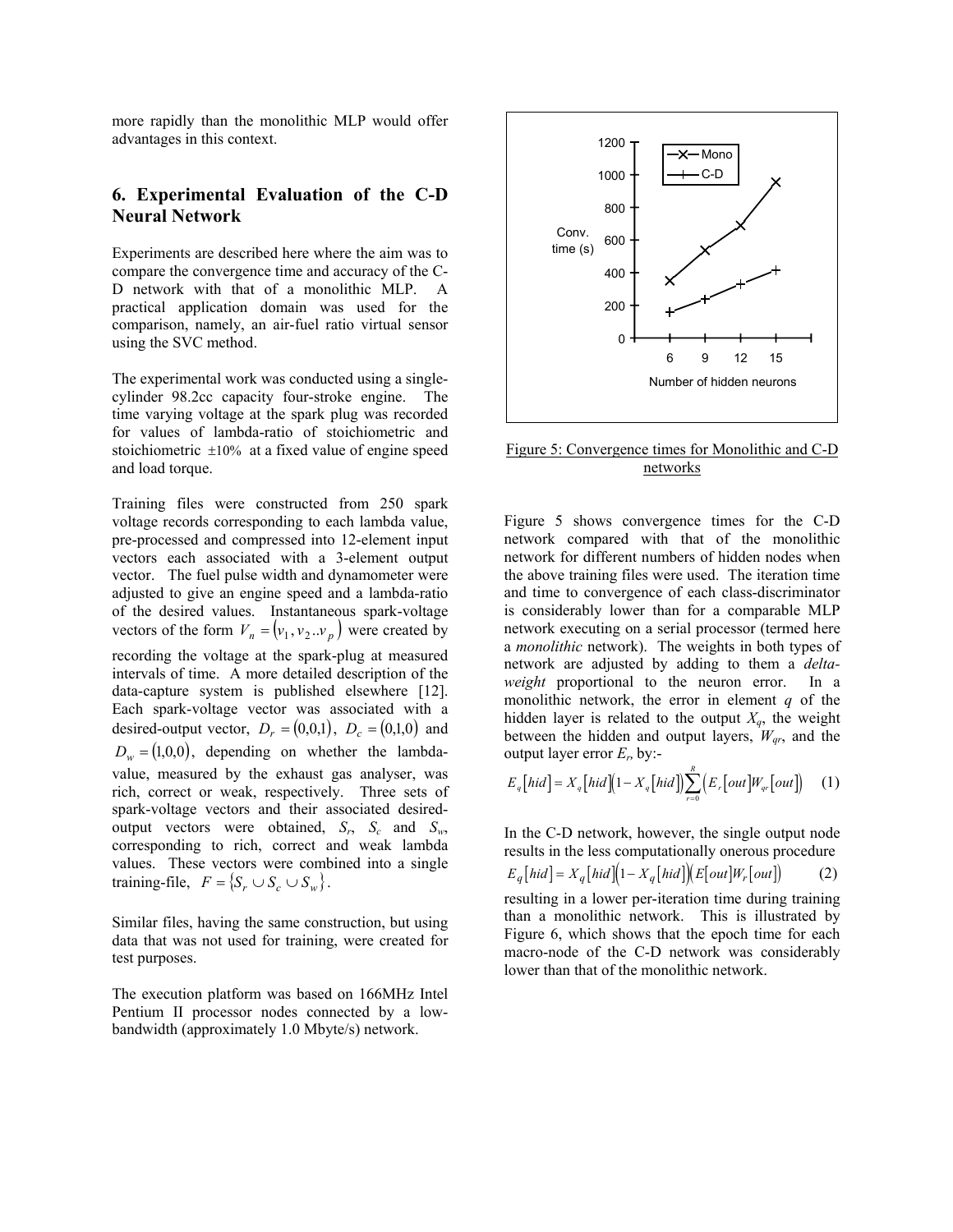

#### Figure 6: Epoch time for Various Numbers of Hidden Nodes

A second reason for the improved convergence rate of the C-D network is that the number of hidden neurons required by each class-discriminator is often less than that needed by the monolithic network. This parameter is dependant on the problem domain and the topology of the input space [13], but the number of hyper-planes needed to define a single region in input space is in many cases fewer than the number needed to separate multiple regions. Further, the number of weight adjustments needed for the network to converge from its random start condition in weight space, to the desired convergence condition, is statistically likely to be lower where there are fewer weights. For similar reasons, the C-D network achieves faster recall than an equivalent monolithic network.

| <b>odes</b><br>N٥<br>den | с | u   |      |   |
|--------------------------|---|-----|------|---|
| gain                     |   | .∠∪ | 0 ک. | . |

## Table 1: Speed gain for various numbers of hidden nodes

The *speed-gain* is defined as the ratio of the times-toconvergence of the monolithic and C-D networks,  $g_m = t_m / t_{cd}$ . Table 1 shows that in the case of this application,  $g_m$  increases marginally with network size. Table 2 illustrates the comparative abilities of the two networks to correctly determine the lambda ratio from a test spark voltage vector. The table shows that these is little appreciable difference in the classification capabilities of the two networks. Thus, the C-D network achieves a clear speed improvement over the monolithic network during training with no appreciable classification penalty.

| No Hidden Nodes |  | $1^{\circ}$ |  |
|-----------------|--|-------------|--|
| Monolithic      |  |             |  |
| ת-              |  |             |  |

#### Table 2: Classification rates for Monolithic and C-D networks

If the monolithic network had been decomposed onto the multi-computer system by the data-decomposition method, instead of by class-distribution, the speed improvement which would have been obtained is the *speed-up*,  $g_s = t_m / t_{dd}$ , the ratio of times-toconvergence of the monolithic network and the datadecomposed network. The maximum theoretical value of speed-up obtainable with three processors is 3.0. However, previous studies have shown that with this size of network and the available communications bandwidth, communications saturation is likely to reduce the practically achievable speed-up to unity or less when the data decomposition method is used. The network (in terms of the number of weights) was comparable with the smallest for which results were displayed in Figures 1 and 2. No improvement in convergence rate would have been likely, in fact the convergence rate would be likely to be worse for the data-decomposed MLP than for the monolithic MLP. Given these constraints, the comparative speed improvement which was achieved by the C-D network is very attractive.

# **7. Conclusion**

The C-D neural network architecture offers faster training and recall when executed on a multicomputer platform compared to a monolithic MLP. The inter-processor communications requirement is negligible, permitting efficient execution on a parallel processing system with a low communications bandwidth. For this reason, the convergence rate of the C-D network is superior to that of a datadecomposed MLP when the communications bandwidth is limited. In the example application, the IC engine virtual lambda sensor, the C-D network offered an improvement in convergence rate, and would be expected to provide an improvement in operational speed in recall, although this was not measured. Use of a data-decomposed MLP in this application would not have been feasible as the multi-computer execution platform possessed a very low bandwidth inter-communications network.